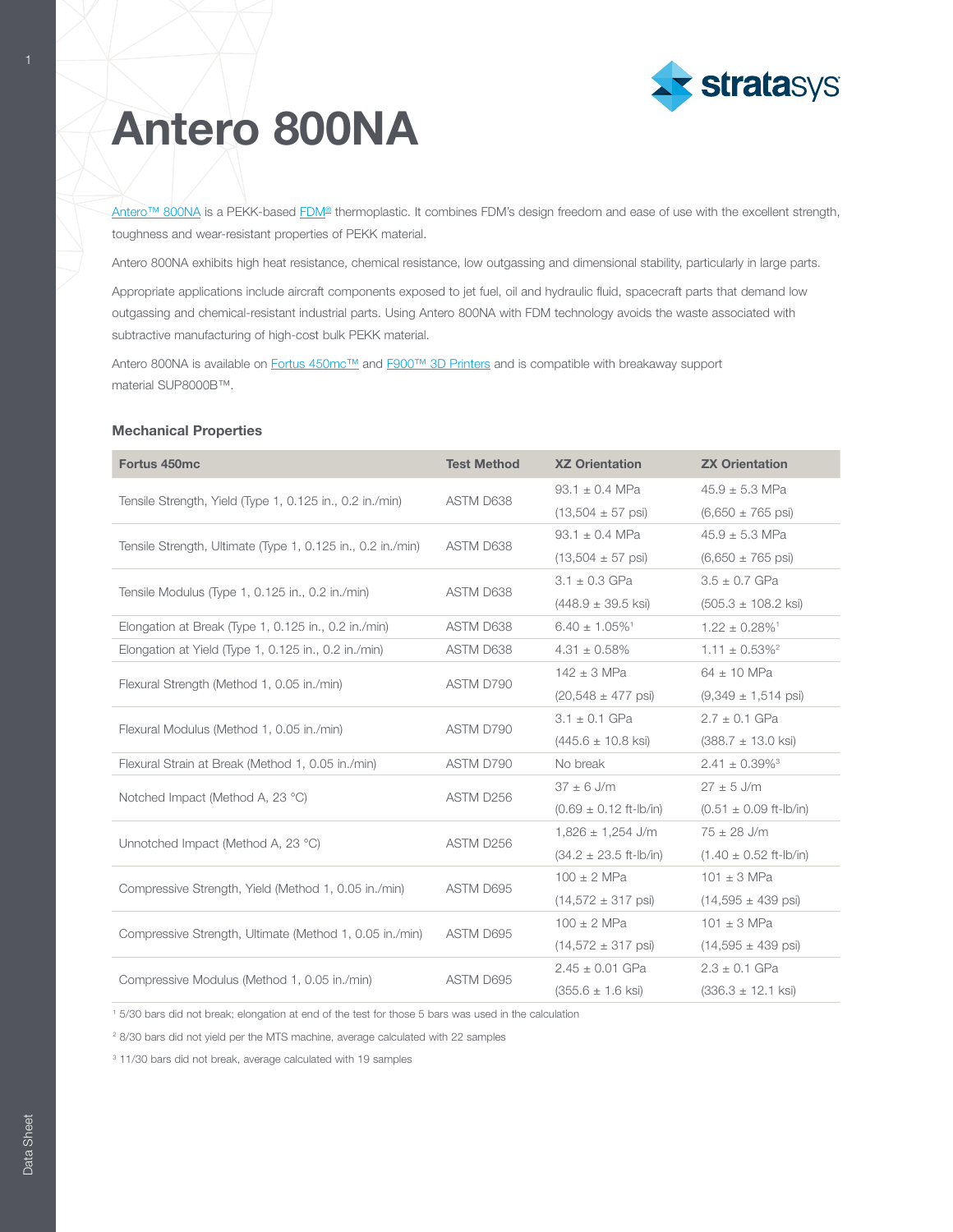

| <b>Stratasys F900</b>                                       | <b>Test Method</b>                                                                                                                                                                                                                                                                                                            | <b>XZ Orientation</b>                                                        | <b>ZX Orientation</b>              |
|-------------------------------------------------------------|-------------------------------------------------------------------------------------------------------------------------------------------------------------------------------------------------------------------------------------------------------------------------------------------------------------------------------|------------------------------------------------------------------------------|------------------------------------|
| Tensile Strength, Yield (Type 1, 0.125 in., 0.2 in./min)    | ASTM D638                                                                                                                                                                                                                                                                                                                     | $90.6 \pm 3.0$ MPa                                                           | $57.0 \pm 5.0$ MPa                 |
|                                                             |                                                                                                                                                                                                                                                                                                                               | $(13, 138 \pm 438 \text{ psi})$                                              | $(8,265 \pm 718 \text{ psi})$      |
| Tensile Strength, Ultimate (Type 1, 0.125 in., 0.2 in./min) | ASTM D638                                                                                                                                                                                                                                                                                                                     | $90.6 \pm 3.0$ MP                                                            | $57.0 \pm 5.0$ MPa                 |
|                                                             |                                                                                                                                                                                                                                                                                                                               | $(13, 138 \pm 438 \text{ psi})$                                              | $(8,265 \pm 718 \text{ psi})$      |
| Tensile Modulus (Type 1, 0.125 in., 0.2 in./min)            | ASTM D638                                                                                                                                                                                                                                                                                                                     | $2.92 \pm 0.10$ GPa                                                          | $2.86 \pm 0.18$ GPa                |
|                                                             |                                                                                                                                                                                                                                                                                                                               | $(423.8 \pm 15.1 \text{ ksi})$                                               | $(415.4 \pm 26.3 \text{ ksi})$     |
| Elongation at Break (Type 1, 0.125 in., 0.2 in./min)        | ASTM D638                                                                                                                                                                                                                                                                                                                     | $6.08 \pm 1.31\%$ <sup>1</sup>                                               | $1.87 \pm 0.30\%$                  |
| Elongation at Yield (Type 1, 0.125 in., 0.2 in./min)        | ASTM D638                                                                                                                                                                                                                                                                                                                     | $4.26 \pm 0.32\%$                                                            | $1.78 \pm 0.45\%^2$                |
| Flexural Strength (Method 1, 0.05 in./min)                  |                                                                                                                                                                                                                                                                                                                               | $140.0 \pm 3.9$ MPa                                                          | $87.9 \pm 14.4$ MPa                |
|                                                             |                                                                                                                                                                                                                                                                                                                               | $(25,299 \pm 569 \text{ psi})$<br>$3.07 \pm 0.06$ GPa<br>$2.73 \pm 0.08$ GPa | $(12,743 \pm 2,083 \text{ psi})$   |
| Flexural Modulus (Method 1, 0.05 in./min)                   |                                                                                                                                                                                                                                                                                                                               |                                                                              |                                    |
|                                                             |                                                                                                                                                                                                                                                                                                                               | $(445.2 \pm 9.1 \text{ ks})$<br>$(395.8 \pm 12.2 \text{ ksi})$               |                                    |
| Flexural Strain at Break (Method 1, 0.05 in./min)           | ASTM D790                                                                                                                                                                                                                                                                                                                     | $4.55 \pm 0.37\%$ <sup>3</sup>                                               | $3.3 \pm 1.90\%$ <sup>4</sup>      |
| Notched Impact (Method A, 23 °C)                            |                                                                                                                                                                                                                                                                                                                               | $44 \pm 4$ J/m                                                               | $33 \pm 9$ J/m                     |
|                                                             |                                                                                                                                                                                                                                                                                                                               | $(0.83 \pm 0.07$ ft-lb/in)                                                   | $(0.61 \pm 0.16 \text{ ft-lb/in})$ |
| Unnotched Impact (Method A, 23 °C)                          | ASTM D790<br>ASTM D790<br>ASTM D256<br>$1,553 \pm 464$ J/m<br>ASTM D256<br>$(29.1 \pm 8.7 \text{ ft-lb/in})$<br>$97.5 \pm 3.1$ MPa<br>ASTM D695<br>$(14, 135 \pm 445 \text{ psi})$<br>$97.5 \pm 3.1$ MPa<br>ASTM D695<br>$(14, 135 \pm 445 \text{ psi})$<br>$2.36 \pm 0.05$ GPa<br>ASTM D695<br>$(341.5 \pm 7.5 \text{ ksi})$ |                                                                              | $153 \pm 40$ J/m                   |
|                                                             |                                                                                                                                                                                                                                                                                                                               | $(2.86 \pm 0.74 \text{ ft-lb/in})$                                           |                                    |
| Compressive Strength, Yield (Method 1, 0.05 in./min)        |                                                                                                                                                                                                                                                                                                                               |                                                                              | $93.5 \pm 2.9$ MPa                 |
|                                                             |                                                                                                                                                                                                                                                                                                                               |                                                                              | $(13,559 \pm 417 \text{ psi})$     |
|                                                             |                                                                                                                                                                                                                                                                                                                               |                                                                              | $93.5 \pm 2.9$ MPa                 |
| Compressive Strength, Ultimate (Method 1, 0.05 in./min)     |                                                                                                                                                                                                                                                                                                                               |                                                                              | $(13,559 \pm 417 \text{ psi})$     |
| Compressive Modulus (Method 1, 0.05 in./min)                |                                                                                                                                                                                                                                                                                                                               |                                                                              | $2.18 \pm 0.06$ GPa                |
|                                                             |                                                                                                                                                                                                                                                                                                                               |                                                                              | $(316.7 \pm 9.2 \text{ ksi})$      |

1 3/30 bars did not break; elongation at end of test for those 3 bars was used in the calculation

<sup>2</sup> 4/30 bars did not yield per the MTS machine, average calculated with 26 samples

<sup>3</sup> 27/30 bars did not break; average calculated with 3 samples

4 6/30 bars did not break; average calculated with 24 samples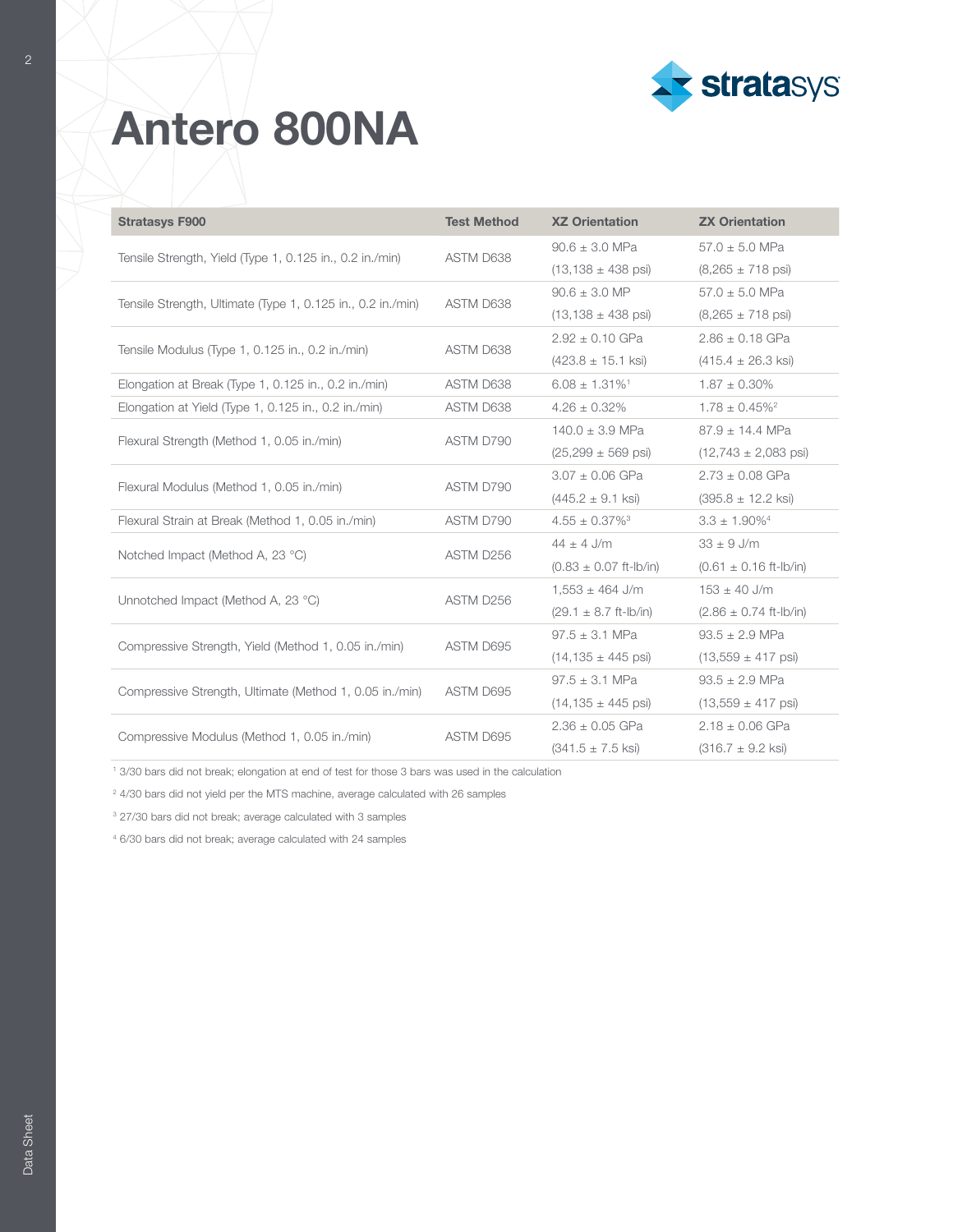

| <b>Thermal Properties</b>            | <b>Test Method</b> | Value                                                                                       |
|--------------------------------------|--------------------|---------------------------------------------------------------------------------------------|
| Heat Deflection (HDT) @ 66 psi       | ASTM D648          | 150 °C<br>(302 °F)                                                                          |
| Heat Deflection (HDT) @ 264 psi      | ASTM D648          | 147 °C<br>(296.6 °F)                                                                        |
| Glass Transition Temperature (Tq)    | ASTM D7426-08      | 149 °C<br>(300.2 °F)                                                                        |
| Coefficient of Thermal Expansion (X) | ASTM E831          | $39.23 \mu m/(m \cdot ^{\circ}C)$<br>$(21.79 \mu in/(in.°F))$                               |
| Coefficient of Thermal Expansion (Y) | ASTM E831          | 53.14 $\mu$ m/(m· $^{\circ}$ C)<br>$(29.52 \text{ min}/(\text{in} \cdot \degree \text{F}))$ |
| Coefficient of Thermal Expansion (Z) | ASTM E831          | 50.52 $\mu$ m/(m· $^{\circ}$ C)<br>$(28.06 \text{ min}/(\text{in} \cdot ^{\circ}F))$        |

| <b>Electrical Properties</b> | <b>Test Method</b>  | <b>Value Range</b>          |                             |
|------------------------------|---------------------|-----------------------------|-----------------------------|
|                              |                     | XY                          | ZX.                         |
| <b>Volume Resistivity</b>    | ASTM D257           | $> 5.4 \times 10^{14}$ O-cm | $> 5.4 \times 10^{14}$ O-cm |
| Dielectric Constant          | <b>ASTM D150-98</b> | 3.23                        | 3.32                        |
| <b>Dissipation Factor</b>    | <b>ASTM D150-98</b> | 0.004                       | 0.003                       |

| Outgassing                                        | <b>Test Method</b> | Value    |
|---------------------------------------------------|--------------------|----------|
| Total Mass Loss (TML)                             | ASTM E595          | $0.27\%$ |
| Collected Volatile Condensable<br>Material (CVCM) | ASTM E595          | 0.01%    |
| Water Vapor Recovered (WVR)                       | ASTM E595          | 0.15%    |

| <b>Burn Testing</b>                              | <b>Test Method</b> | Value               |
|--------------------------------------------------|--------------------|---------------------|
| Horizontal Burn (15 sec)                         | 14 CFR/FAR 25.853  | Passed              |
| Vertical Burn (60 sec)                           | 14 CFR/FAR 25.853  | Passed              |
| Vertical Burn (12 sec)                           | 14 CFR/FAR 25.853  | Passed              |
| $45^\circ$ Ignition                              | 14 CFR/FAR 25.853  | Passed              |
| <b>Heat Release</b>                              | 14 CFR/FAR 25.853  | Passed              |
| NBS Smoke Density (flaming)                      | ASTM F814/E662     | Passed              |
| NBS Smoke Density (non-flaming)                  | ASTM F814/E662     | Passed              |
| Fire Protection of Railway Vehicles <sup>1</sup> | EN-45545-2, R1     | Certified, H1/H2/H3 |

1 Stratasys F900 only